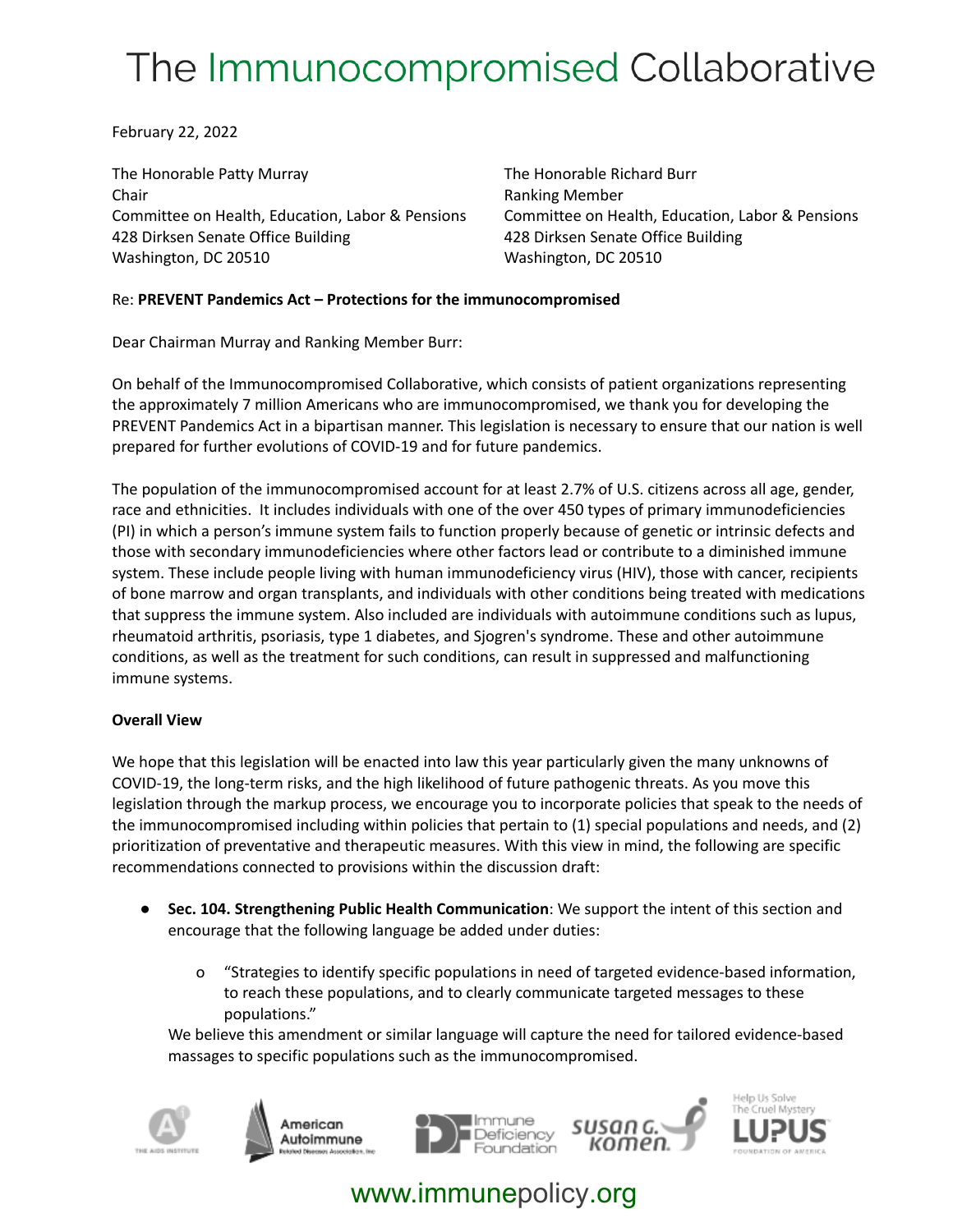● **Access to Care During Public Health Emergencies:** We support Sec. 112 which focuses on ensuring provision of mental health services during public health emergencies. Additionally, we encourage the Committee to consider crafting a corresponding provision that pertains to access to healthcare more broadly, including in alternate sites of care, notably the home. For those who are immunocompromised, being in public locations during the peak of the COVID pandemic or any subsequent pandemic is even more life-threatening than for the general population. During the public health emergency (PHE), the Centers for Medicare & Medicaid Services (CMS) took action to make home-based care more widely accessible to Medicare beneficiaries who ordinarily would not qualify for such care. This example makes clear a need to focus on full access to all types of healthcare during future PHEs, not limited to mental health. We encourage recognition of this and tasking of a more expansive plan, under the auspices of the Office of the Secretary, to address these concerns.

**Securing Continuity of Care**—Similar to our suggestion above, we encourage the Committee to consider a more broad interpretation of Sec. 112 or create a separate provision regarding continuity of care during a PHE. Throughout the pandemic, many patients experienced disruptions to routine care necessary for management of chronic and acute conditions. Due to the strain on healthcare capacity during the pandemic, many people delayed life-saving services related to screening, disease surveillance, surgical care, treatment, and more. For example, many patients were forced to delay "elective" surgeries to remove cancer and others still had to delay potentially life-saving treatments due to capacity concerns. This is especially harmful to those patients who may have required additional delays due to their immunocompromised status. We ask the Committee to examine these delays in everyday care because of the pandemic and devise a way to mitigate the impact this could have on patients.

- **Sec. 211: Modernizing Biosurveillance Capabilities:** We strongly agree with the clear need to enhance capturing and reporting data on emerging infectious diseases. The shortcoming of our nation's current capabilities throughout the pandemic has been clear and the need for modernization is essential. We appreciate that the draft speaks to data pertaining to at-risk populations (page 71) and urge that you continue to include this reference. Further, we recommend that you consider strengthening the focus on such populations to ensure data collected informs ongoing public health policies and recommendations, including prioritization for treatments and means of prevention.
- **Sec. 232. Vaccine Distribution Plans**: The Immunocompromised Collaborative has been deeply engaged on the issue of access to vaccines, including prioritization for at-risk populations. We support expanding this provision beyond flu and urge the committee to consider other targeted amendments to reflect the needs of at-risk populations including access and distribution of other types of prophylactic medications and antivirals aimed at immunocompromised individuals who are not fully responsive to vaccines.
- **Sec. 301. Research into the Long-term Effects of COVID**: We support this provision and would recommend that the committee include a reference to the impact on "immunocompromised and other high-risk populations" to ensure our communities are not overlooked and to recognize the heightened risk faced by this community.



American Autoimmune





## www.immunepolicy.org